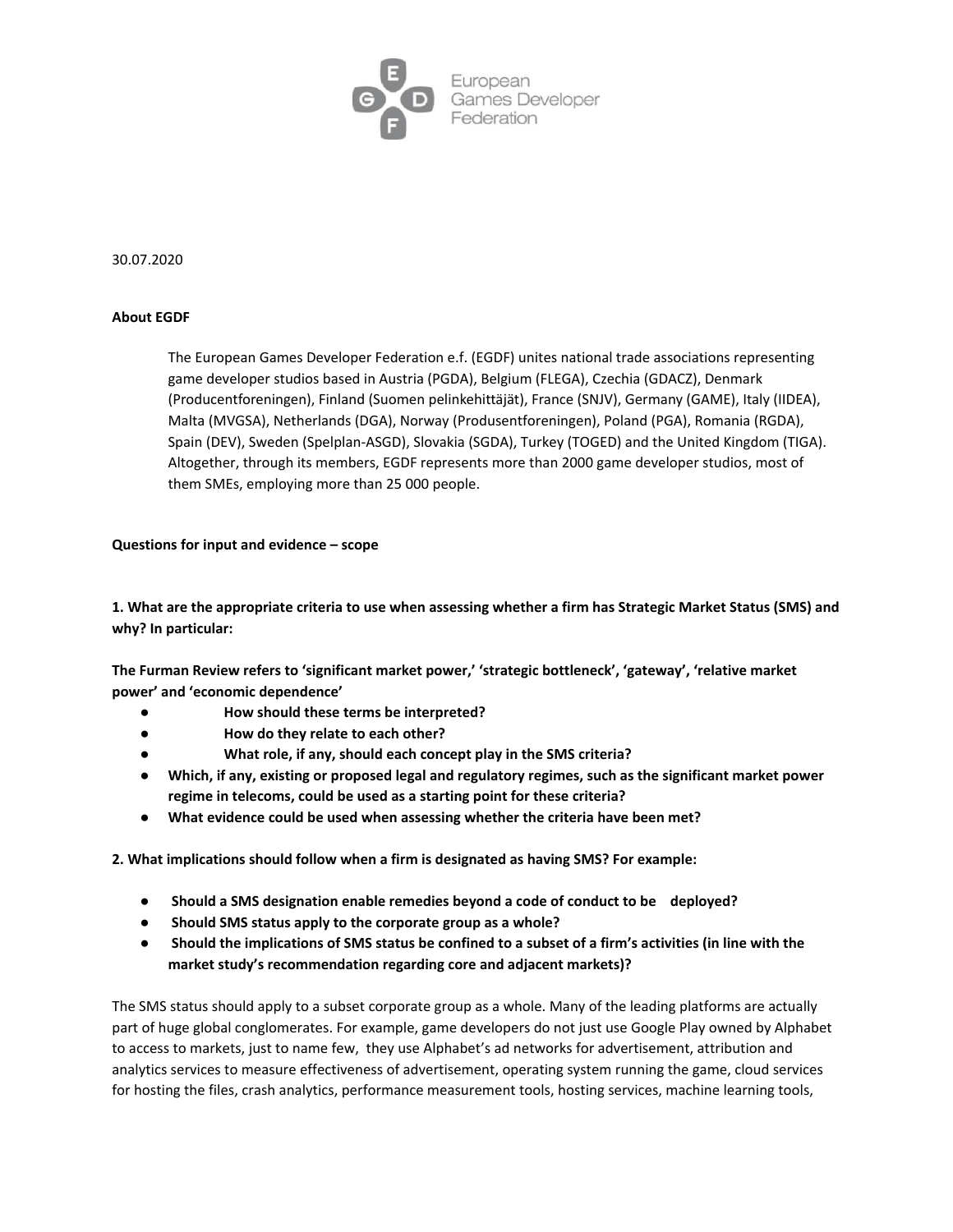data base services, authentication and cloud messaging services. Consequently, the evaluation of SMS status should make visible the potential gatekeeper role in the whole value chain evaluating elements going beyond digital distribution platforms.

At the same time it is important to remember that, for example, the corporate group under Alphabet has a number of business lines that do not have any direct link to the digital content and services like companies focusing on drone-based delivery of freight or autonomous driving. Consequently, the SMS status should apply to relevant subsets of companies in the value chain.

## **3. What should be the scope of a new pro-competition approach, in terms of the activities covered? In particular:**

- **● What are the criteria that should define which activities fall within the remit of this regime?**
- **● Views on the solution outlined by the Furman Review (paragraph 2.13) are welcome.**

# **4. What future developments in digital technology or markets are most relevant for the Taskforce's work? Can you provide evidence as to the possible implications of the COVID-19 pandemic for digital markets both in the short and long term?**

Access to B2B data defines the future of freedom of arts: EGDF would like to remind that freedom of arts is one of the key fundamental rights. As an example of the games industry demonstrates, many forms of artistic creation are increasingly becoming data-driven. For example, an increasing number of games are developed based on constant feedback from their players through automated data collection.

Furthermore, game developer studios are a leading form of art using procedurally generated elements to create in-game digital content and even whole digital worlds. EGDF fully agrees that the future of the arts is in the cloud. However, as long as digital content is generated on user devices game developers have full control over technologies used to enable artistic expression and interacting with their audience. On games streamed from the cloud to user-devices this is no longer the case.

Furthermore, one of the key elements hindering the innovation and development of other cultural and creative sectors in Europe is the fact that they have so far had much more limited access to data on their audience than the games industry. Consequently, access to data is going to be one of the key questions defining the meaning of freedom of arts in the digital era. It is going to define the ways the audience is interacting with digital artistic content and how data can be used to teach AIs to create new works of art.

#### B2B

# data interoperability defines freedom to conduct business:

The freedom to conduct business is one of the key fundamental freedoms in Europe. The ways, for example, dominant platforms are forcing game developers to use the services provided by the platform (e.g. payment services or marketing tools) is significantly limiting competition in markets and limiting the right of European game developers to enter markets by using services they find optimal for their business and consumers

Questions for input and evidence – remedies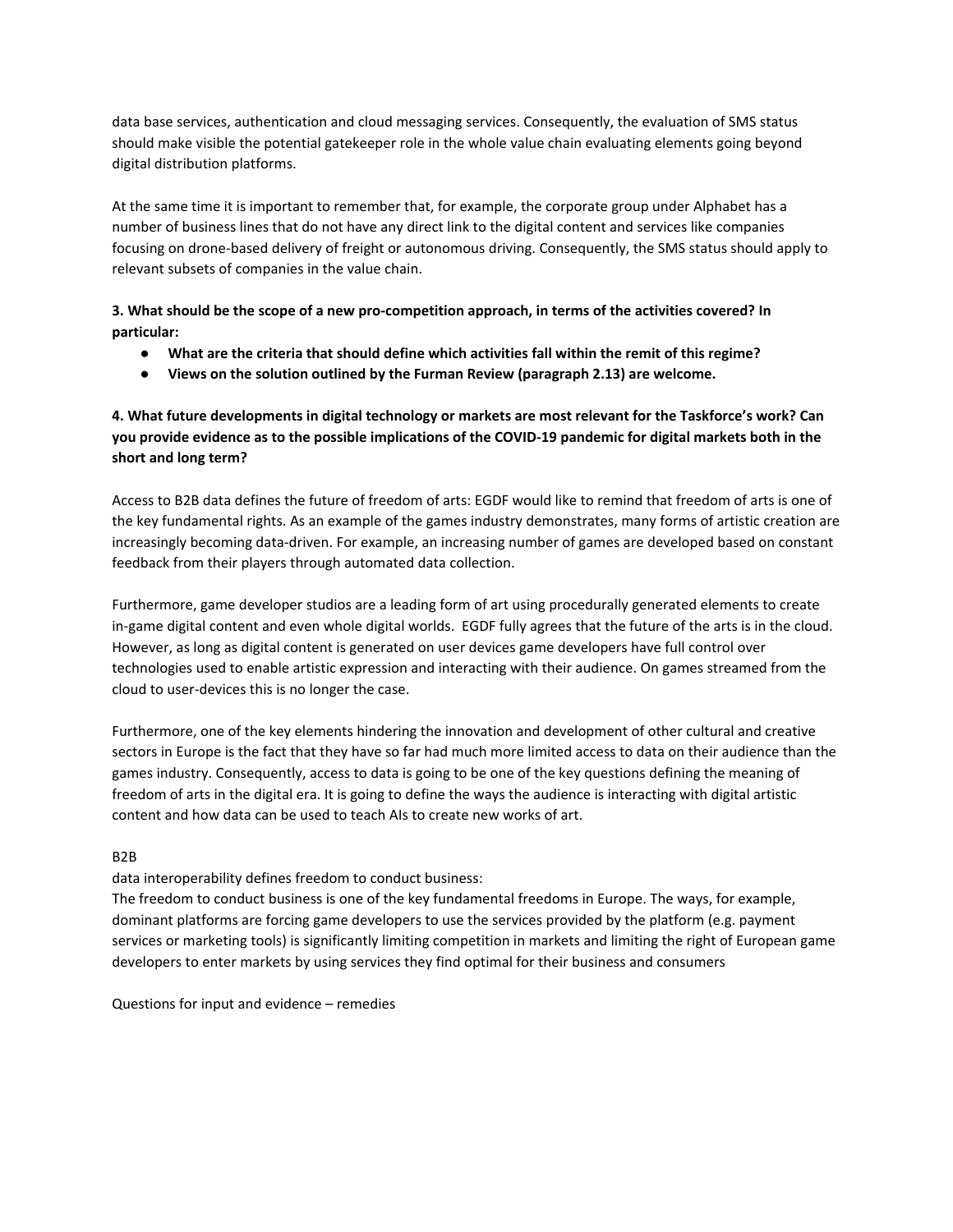# **5. What are the anti-competitive effects that can arise from the exercise of market power by digital platforms, in particular those platforms not considered by the market study?**

#### Bundling:

Often platforms are bundling use of one of their services together with use of another of their services. Google for example forces game developers to use google analytics while using google advertising networks. This creates a significant market access barrier for small specialized European service providers.

#### Contract term setting technical limitations:

Often the contract terms of major platforms make it very difficult to use third party service providers. For example, Apple has set contractual limitations for allowing third party payment systems on its platforms and is setting technical limitations for using other advertisement attribution solutions than their SKAdNetworks. Similarly, the challenges open source Godot game engine is facing with accessing console game development markets are a good example of limitations console manufacturers set for their development environments.

## Contract terms with short notification times:

Apple announced on two month's notice that it will make it extremely difficult for third parties to access advertising identifiers. Although Apple's decision can be well justified from a privacy perspective, giving only two months for third party services to rebuild their systems relying on Advertisement Identifiers caused significant challenges for small European service providers.

## Business uncertainty:

As the Apple iOS14 changes, currently platforms are able to introduce significant changes in the data value chain on extremely short notice. This brings significant market uncertainty for all actors in the value chain as they cannot be sure when the cornerstones of their data pipelines are going to be banned by their distribution platform.

Furthermore, as more and more smaller service providers are acquitted and closed down by major platforms, using the service of small service providers comes increasingly with a risk of suddenly losing a key service provider under a critical situation. Consequently, it is harder for smaller service providers to get new B2B customers.

Limited opportunities to develop your business models through platforms: At the moment, Apple for example, set's significant limitations on what payment systems game developers can use. At the same time, Youtube does not provide ways for game developers to monetise videos about their games. Game developers should receive a remuneration similar to that of music producers from the advertisement in "let's play" videos. Now, many video streaming services provide music producers a share of remuneration for the music used in the videos. The same practise should be applied to game developers whose content is used in gameplay videos. At a minimum, game streamers should have an opportunity to donate the advertisement revenue paid to them to game developers.

UK content creators have to be able to follow UK regulation:Timely access to information is required for tax reporting. Unfortunately, platforms sometimes fail to provide data in time. It should not take more than a month for platforms to deliver a sales report. Some platforms provide their monthly sales reports for SMEs so late that the SMEs are not able to fulfill their national tax reporting responsibilities in time.

Furthermore, at the moment some platforms, who are not taking care of their VAT payments for B2C transactions, might not provide all information about consumer location for taxation purposes they have access to for suppliers. This is a particularly big problem for crowdfunding platforms operating through pre-payments.

Now when General Data Protection Regulation (GDPR) has entered into force, it is crucial that game developers have effective means to evaluate what kind of data protection risks and liabilities the use of intermediation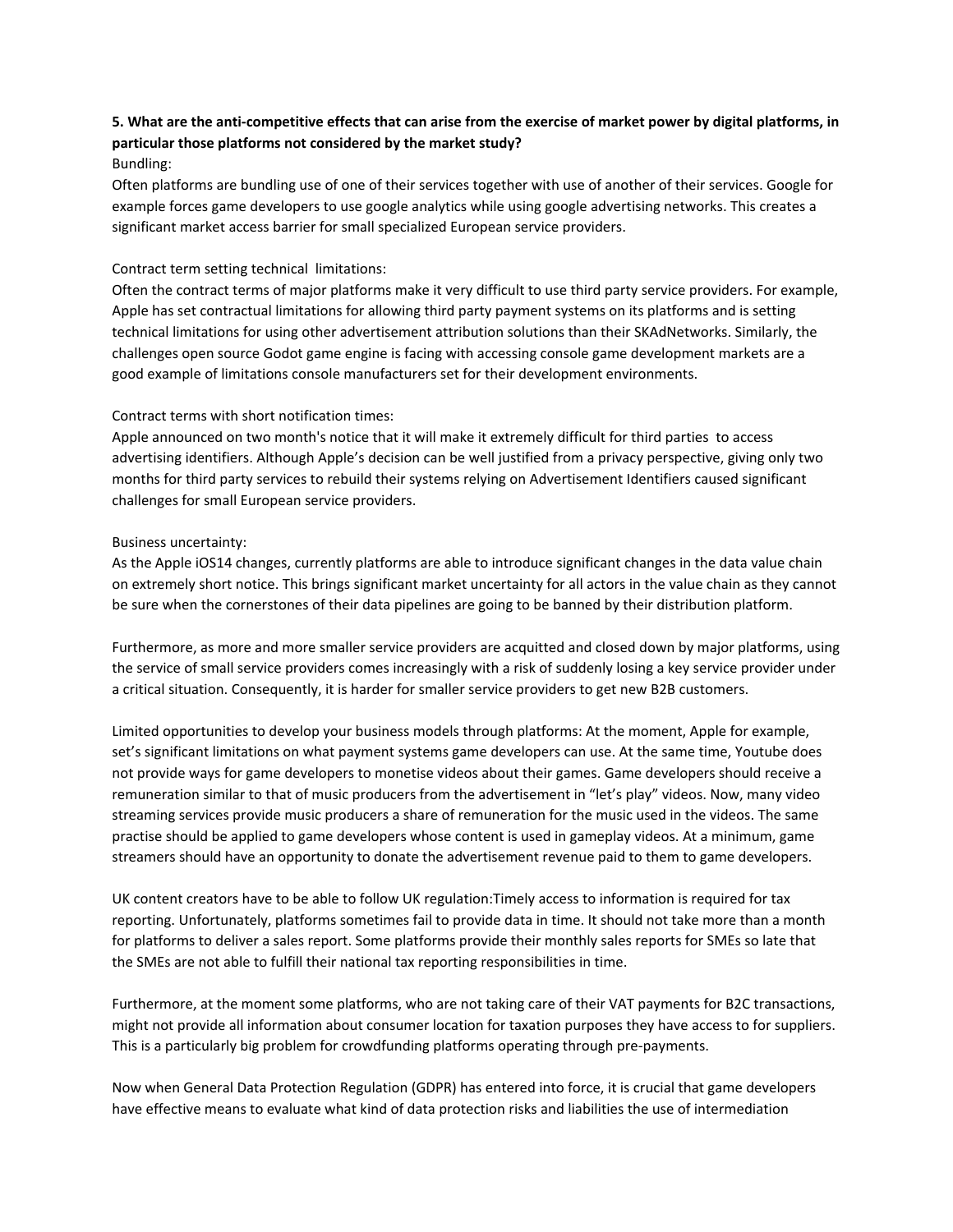services brings for them. Under the GDPR, a game developer and an intermediation service have to agree on what personal data game developer gives for the intermediation service and how it is processed (and vice versa). However, at the moment a game developer has no oversight on what kind of personal data and for what reasons the company behind an intermediation service is collecting in general through all its services. Therefore, what kind of role the personal data aggregated by the game developer for the intermediation service plays and what kind of data protection risks it carries in this wider picture .

Unfortunately, intermediation services are allowed to force a game developer to use their own internal technical tools and solutions for handling the data no matter how questionable game developers would find them from the data protection perspective.

Making censorship transparent: At the moment, discoverability/findability is the biggest challenge for all European content creators operating in the digital environment. New and novel regulatory solutions should be developed to address the transparency of content that is forbidden in a platform and operations of the research algorithms and practices related to editor's choices. UK citizens have a right to know what is shown to them and what kind of content is hidden from their eyes.

## **6. In relation to the code of conduct:**

- **● Would a code structure like that proposed by the market study incorporating high-level objectives, principles and supporting guidance work well across other digital markets?**
- **● To what extent would the proposals for a code of conduct put forward by the market study, based on the objectives of 'Fair trading', 'Open choices' and 'Trust and transparency', be able to tackle these effects? How, if at all, would they need to differ and why?**

EGDF believes that the proposed code structure would work well and hopes that if implemented it would also be able to target impact. However, in order for that to happen the code of conduct should be mandatory for all key platforms. Furthermore, the scope of the objectives should be widened:

- Fair trading: It is not enough that terms of service are fair and reasonable, they have to also be clear and understandable. Furthermore, in order to bring much needed predictability to the markets, the code should include at least 3 month notification time about any major changes in the terms.
- Open choice: EGDF fully agrees on this principle. The code has to be very explicit in making clear that this also includes payment services, analytic services etc. In order to ensure that this really is possible also in the future, this part of the code has to talk about open APIs and access B2B data for third party service providers.
- Trust and transparency: This part should also address transparency of possible co-operation the platform is having with the UK or foreign intelligence service and other security agencies as required by local surveillance regulation (e.g. Assistance and Access Bill in Australia), as any back doors for public authorities significantly increase the data breach risks.

# **7. Should there be heightened scrutiny of acquisitions by SMS firms through a separate merger control regime? What should be the jurisdictional and substantive components of such a regime?**

The CMA should further prioritise scrutiny of mergers in digital markets and closely consider harm to innovation and impacts on potential competition in its case selection and in its assessment of such cases.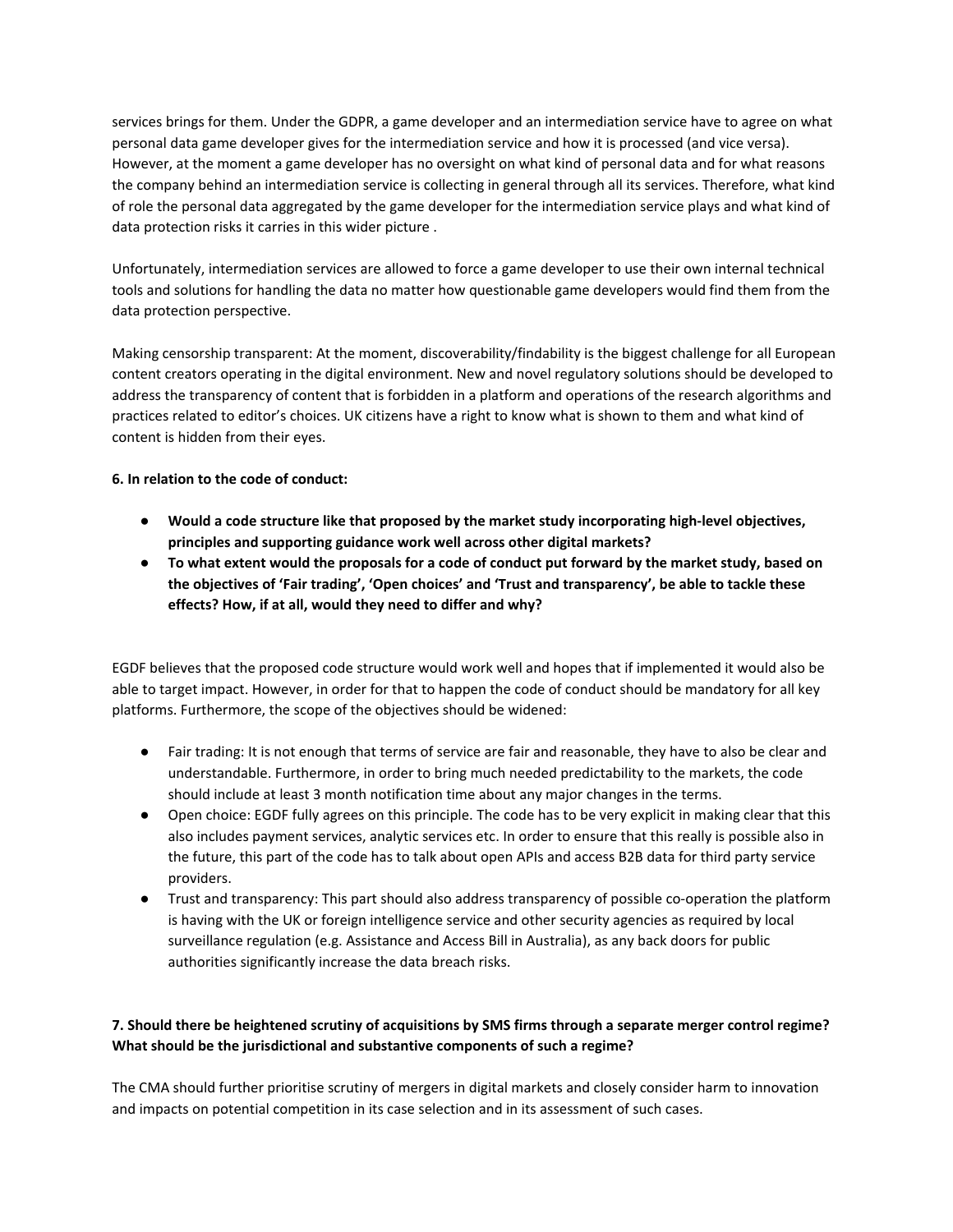The Furman report notes that over the last 10 years the 5 largest firms have made over 400 acquisitions globally. None has been blocked and very few have had conditions attached to approval, in the UK or elsewhere, or even been scrutinised by competition authorities.

Concentration in digital markets can have benefits but could also have negative consequences. Concentration in digital markets could potentially raise effective prices for consumers, reduce choice, reduce innovation and harm quality. Concentration in digital markets could potentially prevent new companies from entering the market or scaling up.

## **8. What remedies are required to address the sources of market power held by digital platforms?**

- What are the most beneficial uses to which remedies involving data access and data interoperability could be put in digital markets? How do we ensure these remedies can effectively promote competition whilst respecting data protection and privacy rights?
- Should remedies such as structural intervention be available as part of a new pro-competition approach? Under what circumstances should they be considered?

## General remedies:

- Bringing back conformity with the law and B2B contract: Currently, large B2B platforms rarely introduce any changes to their services even if a game developer studios specifically raise their concerns about legality and conformity of some parts of their services.
- Returning access to service: When a large B2B platform blocks the access to a certain third-party service for an unjustified reason, they should return the access to the service.
- Price reduction: Where applicable, e.g. when a B2B service does not work as promised, game developer studios should be entitled to a price reduction.
- Compensation for damages: When, for example, a digital distribution platform takes down a game for reasons breaching the B2B contract between the game developer and platform or European law, a game developer studio should be entitled to full compensation on estimated lost sales.

Remedies related to data:

- Access to data allowing game developers to follow regulatory requirements: As platforms and operating systems are closest to players and have therefore access to most information about them, they should be obligated to provide necessary anonymised data for fulfilling legal obligations in privacy friendly way:
	- **Location data**: The location data of customers is needed to identify the region where they are coming from in order to know what regulatory framework should be applied to them on the global level. Unfortunately, the platforms or operating systems do not necessarily communicate this automatically for the applications installed on the device.
	- **Use of protection of minors and accessibility tools**: Currently game developers do not necessarily know if protection of minors functions have been activated on the user device. If the operating system would communicate this information to all applications on the user device, the game developers would be able to take necessary precautions automatically. The same applies to accessibility functions on operating system level. Information about them being activated would help game developers to propose activating accessibility features also in the game.
	- **○ Financial data:**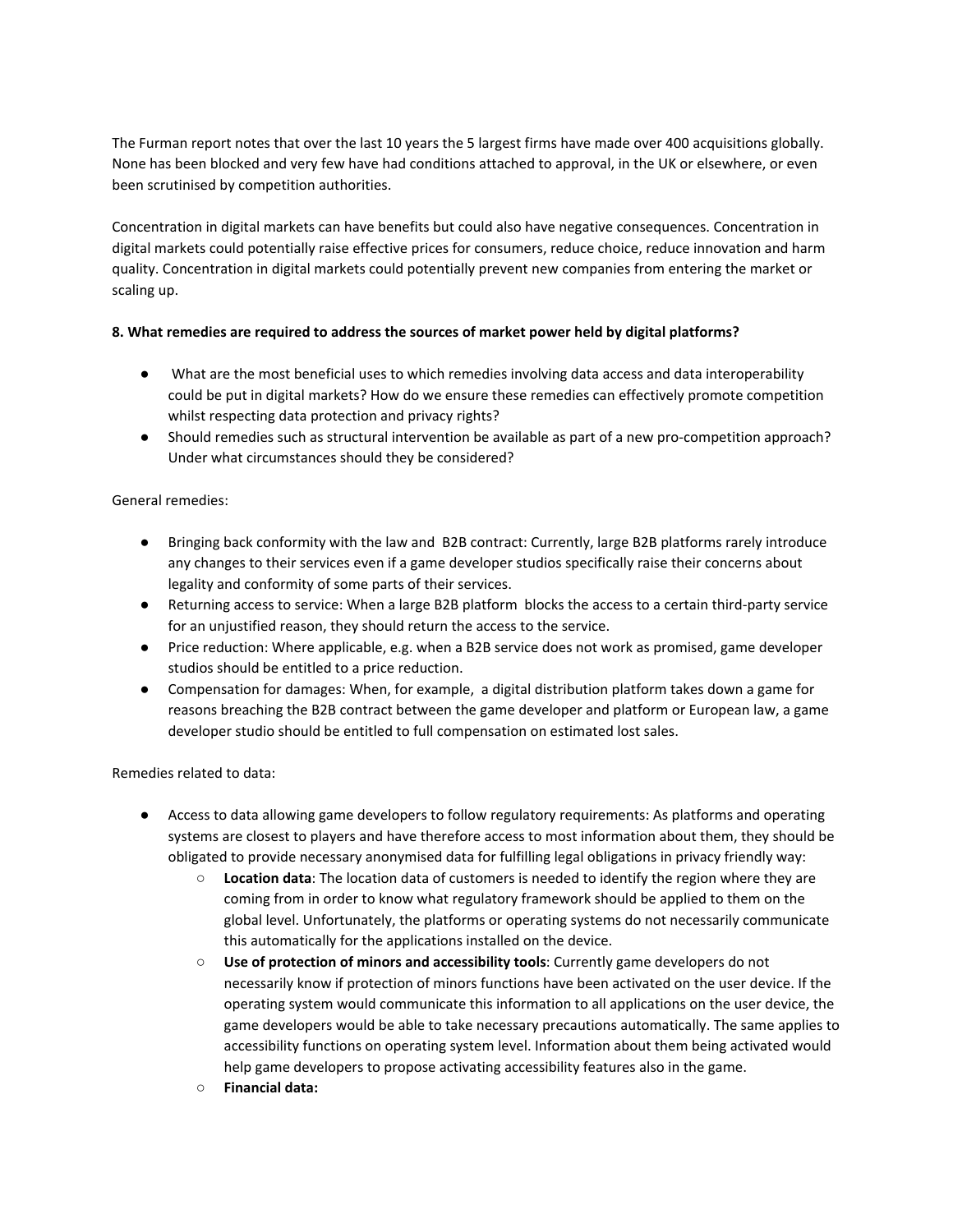- **Data needed for tax reporting**: Game developers do not always get their financial data from platforms in time for their mandatory tax reporting. Currently, it takes for, for example, Google seven days to provide accurate financial information on the sales through their platform from the previous month. However, many studios that are part of corporate groups have to report their financial data for their mother company in five days after the end of reporting period. This leads to the significant unnecessary administrative burden for game developer studios as tax reporting data has to be constantly corrected.
- Data needed to remove refunded in-game purchases: At the moment, platforms do not always communicate to game developers, which players have asked their money back from their in-game purchases. This data would be needed to remove the in-game items from those players that have asked a refund.
- **Consent management data**: At the moment, a number of advertisement frameworks are pushing for consent as a lawful basis for processing personal data. However, game developers do not necessarily have access to sufficient data to connect the consents with each player.
- **○ Fair access to B2B data**
	- **Carbon footprint data:** EGDF agrees that some data should be classified as a public good. One of them should be the CO2 footprint of different services in the digital value chain. Currently, game developer studios are struggling to identify their own carbon footprint in order to compensate for it. Unfortunately this has to be done based on rough estimates as there is no access to CO2 footprint data of different B2B services the studios are using (like cloud, advertisement, game engines etc.). Full transparency of CO2 footprint would allow game developer studios to introduce green procurement solutions pushing B2B service providers to cut down their carbon emissions.

# **9. Are tools required to tackle competition problems which relate to a wider group of platforms, including those that have not been found to have SMS?**

- Should a pro-competition regime enable pre-emptive action (for example where there is a risk of the market tipping)?
- What measures, if any, are needed to address information asymmetries and imbalances of power between businesses (such as third-party sellers on marketplaces and providers of apps) and platforms?
- What measures, if any, are needed to enable consumers to exert more control over use of their data?
- What role (if any) is there for open or common standards or interoperability to promote competition and innovation across digital markets? In which markets or types of markets? What form should these take?

#### **Addressing information asymmetries and power imbalances**

The challenge with any competition law approach is that it is hopelessly slow. Digital markets are changing constantly and the windows of opportunity for European start-ups to scale up their activities to become global unicorns are usually short. A good example of this is are European cloud game services. The first cloud based European mobile game streaming service, entered in the markets 2018. This happened one years before Apple and Google introduced their own subscription based services in 2019. Because of contractual restrictions the streaming service has not been able to launch their service on Apple. And now the company has restructured its activities for games for children.

Even if European Union would have started a competition investigation against Apple in 2019, it would have taken years before the Commission would have reached any conclusions and by that moment the window of opportunity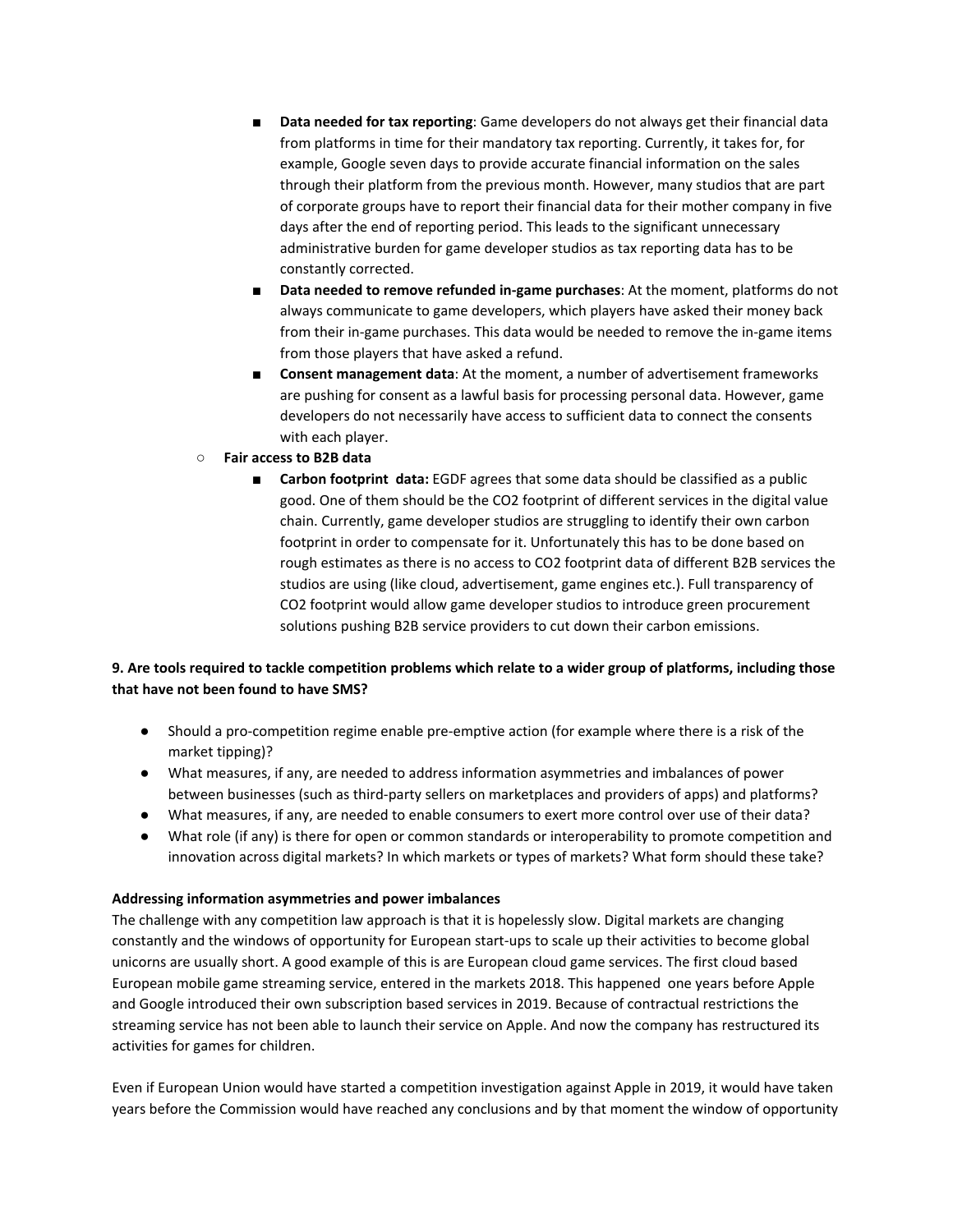for European companies would have been hopelessly gone. Consequently, European Union needs a regulation for unfair B2B contract terms for non-negotiable B2B contracts.

Consequently, the most effective way forward is to introduce a regulation of unfair non-negotiable B2B contract terms:

- Ending arbitrary behaviour: The platform holders should be obligated to only act towards content creators for reasons that are justified, and not to act as they please
- Unfair share of regulatory burden: Often the platforms push all the obligations of following UK regulation to the hands of the developers.
- Full data transparency: Data isn't just a question of developer's access to data from platforms. An equally important question is how the platforms are using the data collected by developers that they are forced to give for platforms. This is a particularly important issue, because the platforms themselves are leaking data collected by developers to third parties. Consequently, game developers do not usually have any overview of how a platform is actually using the data and as a platform de facto reserve the rights to use the data as they wish.
- Consumer returns:

It is often unclear how platforms are going to share the information of those customers who have asked to return their payments or the information comes with a significant delay. For example, a user X buys an in-game item for 3 EUR. The item is sold for him or her by the game, he or she uses them in the game and they are "gone". Days or weeks later, the platform gives a developer the information that the user already requested a refund directly after paying in (days or weeks ago). Thus real-time information on topics around contracts/payment is needed.

Non-assertion clauses:

Platforms might force you to grant all IPRs for them for your content. Nowadays it is rare to see full non-assertion clauses, but e.g. Amazon AWS still has a version. Because developer cannot sue Amazon or others in the ecosystem, it means effectively that they can exploit your IPR free-of-charge

● A regulation is the same for all, B2B contract terms are not:

As usual, it remains to be seen if the rules are going to be the same for all. So far, Apple has had preferential treatment of certain big tech companies like Facebook, allowing them to do more than other companies on their platform. To secure that the UK competition authorities have ways to monitor the market development and identify potential market failures, any differentiated treatment should be made completely transparent

● Clear and understandable contract terms:

Big game developer studios are able to develop their in-house data analytic tools, but at the moment it is unclear whether or not Apple's decision will make market access significantly harder for start-up companies that have relied on third-party services in their data analytics.

As an outcome of R&D focused Business Finland funding, Finland is well known for developing excellent data-driven third party services for game development. For example, Helsinki based Applifier, for example, was sold to Unity and Omniata to King. The current uncertainty around the meaning of Apple's new contract terms and market practices to be introduced with iOS14 are creating significant market uncertainty and market access barriers for both the European mobile game developers and the companies developing third party data-driven B2B services. This clearly demonstrates why B2B contract terms should always be clear and understandable in the data value chain, in particular, when dominant market players introduce major changes impacting the whole data value chain. Furthermore, it is clear that two months, in the middle of the European holiday season, is not long enough notification time to allow companies to redesign their services completely.